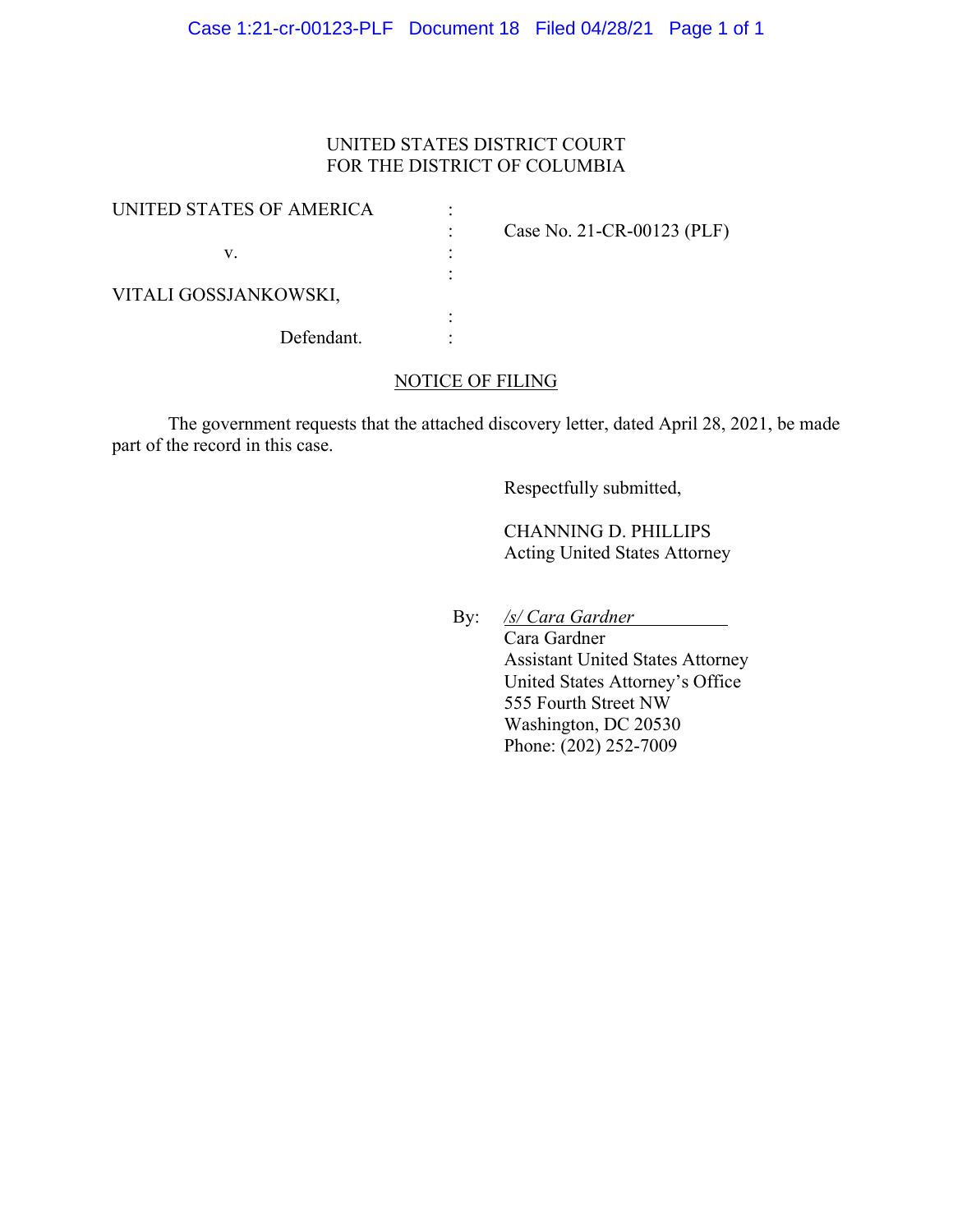

## **U.S. Department of Justice**

**Channing D. Phillips Acting United States Attorney**

*District of Columbia*

*Judiciary Center 555 Fourth St., N.W. Washington, D.C. 20530*

April 28, 2021

VIA USAFX and Email Celia Goetzl, Esq. Celia Goetzl@fd.org

Ubong Akpan, Esq. Ubong Akpan@fd.org

Re: *United States v. Vital GossJankowski, 21-CR-123 (PLF)* 

Dear Counsel:

Pursuant to our discovery obligations, I am writing to document previous discovery provided as well as discovery that the government is providing with this letter:

• On **February 9, 2021**, the government provided a partial Facebook return via USAfx, as documented in the screenshot below.

Facebook Partial Return

Feb 9, 2021 by Kondi Kleinman

- On **March 31, 2021**, the government provided via email a redacted copy of the search warrant return, which included a list of the items seized.
- On **April 23, 2021**, the government provided via USAfx, a copy of your client's interview from 1/17/21, and a written summary of your client's interview from 1/18/21, as shown in the screenshot below.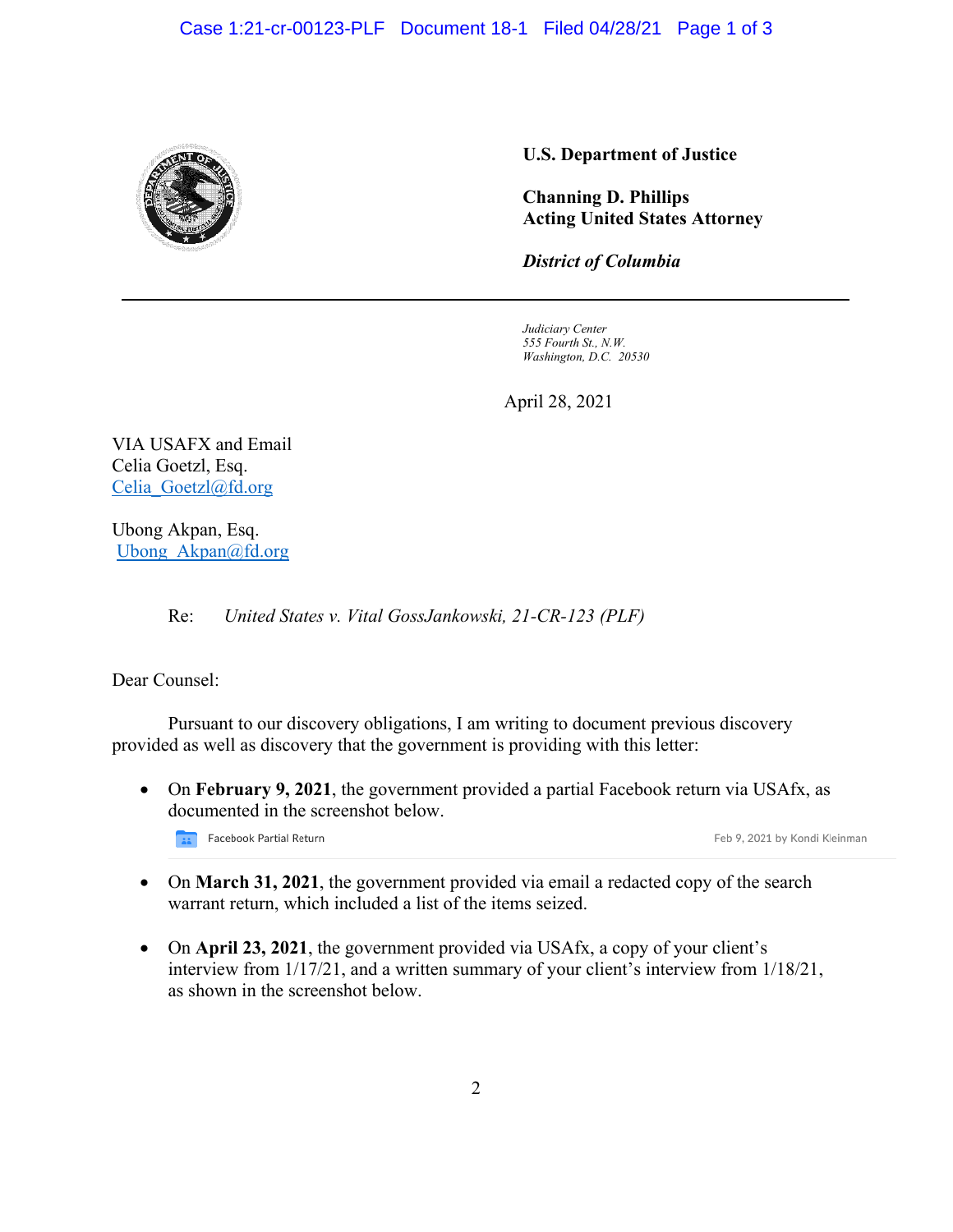| Vitali GossJankowski interview_1.17.21.mp4                                                                                                                                                                                                                                                               |                       | Apr 23, 2021 by Cara Gardner |  |
|----------------------------------------------------------------------------------------------------------------------------------------------------------------------------------------------------------------------------------------------------------------------------------------------------------|-----------------------|------------------------------|--|
| 2_Case_Notes_-_Additional_Information_-_Jan_18_2021_20_18_Redacted.pdf<br>PDF                                                                                                                                                                                                                            |                       | Apr 23, 2021 by Cara Gardner |  |
| On April 28, 2021, the government is providing the following items via USAfx:<br>An annotated video that depicts some of your client's relevant conduct in this case<br>$\circ$<br>4 files of BWC camera and a table of contents<br>$\Omega$<br>Video of your client's interview from 1/18/21<br>$\circ$ |                       |                              |  |
| GossJankowski Interview 2                                                                                                                                                                                                                                                                                | Today by Cara Gardner | 1 File                       |  |
| <b>BWC</b>                                                                                                                                                                                                                                                                                               | Today by Cara Gardner | 1 File                       |  |
| Taser video                                                                                                                                                                                                                                                                                              | Today by Cara Gardner | 1 File                       |  |

# (*As with all files uploaded to USAfX, they may automatically delete after 60 days per the automatic retention policy in place. Please download the files before then.)*

Note that all these files will be being formally processed for discovery by the discovery team assigned to the Capitol Riots cases. As such, the same files will be re-produced with batesstamps at a later date. Nevertheless, we wanted to provide you what we can now as we wait for this processing to be finalized.

#### *Upcoming Discovery*

The government anticipates providing additional files related to this by the end of next week. Like the files being provided in connection with this letter, all the files will be redisclosed once processed and bates-stamped by the discovery team.

Additionally, once we have a protective order in place in this case, as I have previously discussed with you, the government will be able to provide additional materials, subject to the protective order.

Due to the extraordinary nature of the January 6, 2021 Capitol Attack, the government anticipates that a large volume of materials may contain information relevant to this prosecution. These materials may include, but are not limited to, surveillance video, statements of similarly situated defendants, forensic searches of electronic devices and social media accounts of similarly situated defendants, and citizen tips. The government is working to develop a system